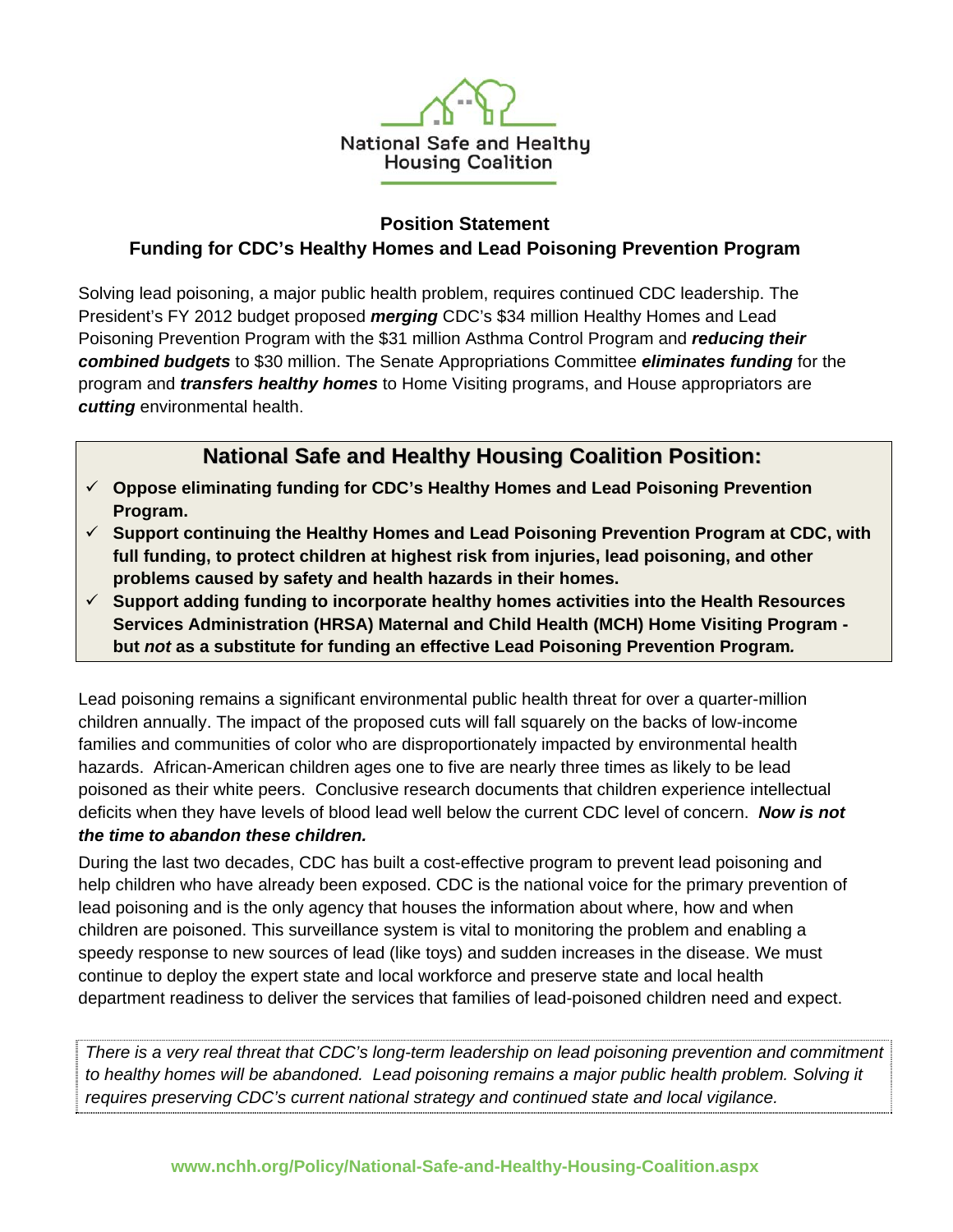# *Discussion and Analysis: Preserving this Vital Program*

#### **We must not cut CDC's Healthy Homes and Lead Poisoning Prevention Program.**

Lead poisoning remains a significant public health threat for over a quarter-million children annually. Although lead poisoning rates have significantly declined from the 1970s, they have remained flat in the last decade. Recently there has been a slight increase in several communities. This disturbing pattern may be a signal that the downturn of the economy and subsequent deferral of housing maintenance is adversely affecting children's health. CDC's epidemiology, blood laboratory proficiency and surveillance resources are vital to the national effort to protect children from lead poisoning; without them, we may miss important changes in the incidence and causes of childhood lead poisoning and will certainly lose key staff capacity.

- The proposed cuts target low-income families and communities of color who are disproportionately impacted by environmental health hazards. Low-income children are twice as likely to be lead poisoned as children in higher income households, and African-American children are three times as likely to be lead poisoned as their white peers.
- Children experience intellectual deficits after exposure to very low levels of lead in the environment. A CDC advisory committee work group is recommending increased attention to children with blood lead levels below CDC's current "level of concern" and renewed focus on preventive housing policy.
- Without 400 local and state staff funded by grants for lead poisoning prevention, health departments will no longer be able to help lead-poisoned children gain access to medical care and housing repairs. The majority of these staff (e.g. nurses, social workers, and industrial hygienists) perform lead risk assessments or inspections and ensure the correction of hazards in dangerous housing.
- Programs such as HUD's lead hazard control grantees depend on CDC's surveillance to ensure lead poisoning prevention resources are targeted to those who need them most.

## **Moving the healthy homes program to Home Visiting Programs is not the right plan.**

The Senate bill recommends that the healthy homes program's activities be continued by Home Visiting programs. Any move of the program from CDC must ensure continued delivery of the essential lead poisoning prevention functions: environmental investigation, orders to abate hazards, surveillance, lab proficiency services. Coverage of these roles doesn't fit into the evidence-based home visiting model.

- Home visiting programs visit some of their community's homes, based on targeted risk factors, and deliver the same services in each home. Most do not assess the home environment. A visual assessment to identify deteriorated paint and similar hazards would better serve the child. However, since not every home will house a lead-poisoned child, it would be a poor use of resources to add a lead risk assessment to every home visit.
- Home visiting programs are not likely to coincidentally serve all lead-poisoned children.
- The programs are not positioned to conduct emergency investigations of lead-based paint hazards or authorized to enforce abatement laws for children with elevated blood lead levels.
- Adding healthy homes activity to home visiting programs would not replace CDC's leadership in primary prevention to reduce housing-related asthma, lead poisoning, cancer, injuries, and death.

## **We have failed lead-poisoned children in the past. Let's not repeat the experiment.**

During the 1980s, state Maternal and Child Health (MCH) programs became responsible for childhood lead poisoning prevention and had discretion to use MCH block grant funds to support these activities. In the absence of dedicated funding, as many as 50% of the children identified with an elevated